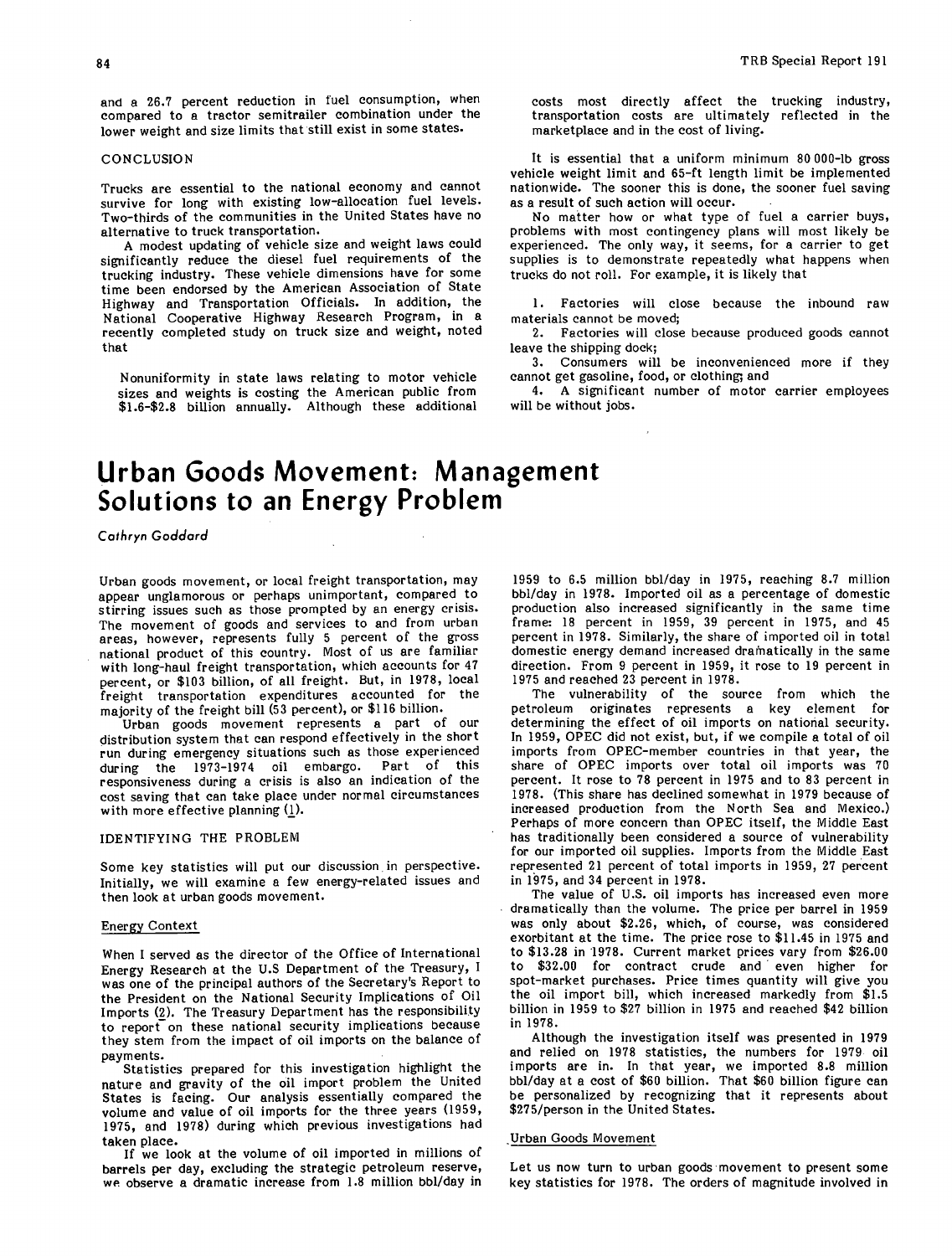urban goods are quite staggering-3.6 million vehicles, 48 billion miles, 36 billion stops, and 9.9 billion gal of fuel.

Local freight transportation is a \$116 billion business and, typically, is only a part of some other industry (3). For example, most of the companies handling local freight are not in the transportation business. They tend to be involved in selling a service or distributing a product. From the bakery truck that delivers doughnuts to the giant class 8 vehicle that transports food from warehouse to grocery store, these vehicles and services are the subset of another industry. Department stores, for example, tend to own their own facilities for delivery. In fact, for-hire transportation represents less than 10 percent of urban goods movement.

In the 1960s, shopping malls were being developed within the cities to attempt to reattract business into urban areas. One of the first thoughts that came to mind was to prevent all trucks from coming into new malls. It quickly became apparent, however, that those trucks were essential to commercial handling of the numerous goods and services that we purchase in the marketplace. Urban goods movement, in fact, is the critical final link in our multiproduct, multioutlet economy. Without the elaborate distribution network that has evolved, we would not have the variety of choice in a central location offered by our urban areas.

Urban goods movement is inherently fuel intensive. By definition, circulation in a city involves more stop-and-go driving. This initial relative inefficiency is then reinforced by the inevitable idling involved in the delivery of services and products. These apparent inefficiencies in fuel should be compared to far greater inefficiencies that would be involved were we all required to go to one central grocery store or one central service station. The inefficiency would still exist but would be shifted to the passenger movement side of the equation.

## BETTER MANAGEMENT: PART OF THE SOLUTION

In more than 400 actual situations with client fleets ranging from 5 to 200 vehicles, it was found (1) that better management of urban goods fleets contributes at the same time to better management of energy resources. Three areas of improvement are considered here—different systems, different fuels, and a different approach.

# Different Systems

Different systems for urban goods movement can maintain the same selection of goods while looking to a new means of transportation. For example, we can consider Buck Rogers types of future scenarios with pneumatic tubes, pipelines, or conveyor belts.

Consolidated deliveries can also make an important contribution. For example, the soft-drink distributor could also deliver candy bars during the same run. Rising fuel prices have, to some extent, encouraged this practice, which certainly took place during the oil embargo of 1973-1974. Significant marketing implications, however, result from consolidated deliveries. In general, the person making the delivery is an extension of the sales force of the parent firm. The soft-drink delivery person may not wind up selling as many candy bars if deliveries are made for both on the same run.

Another alternative is, of course, to provide less selection with the same means of transportation. Fewer specific brands could mean less need for separate bottle-beverage trucks. Fewer but larger stores could also reduce the demand for movement of urban goods. As we mentioned earlier, however, the lower number of stores could increase the vehicle miles traveled by consumers who drive to those stores.

### Different Fuels

Yet another approach is to use a different fuel. Diesel, propane, gasohol, and electricity are among the many options for local freight transportation. With respect to electricity, DOE today has selected fleets performing routine services in urban areas as the showpieces for commercial application of electric vehicles. In this particular instance of a low-payload, predictable route, the electric vehicle may already be commercially feasible, even with the use of today's technology.

#### Different Approach

A more important near-term solution, and a more promising one even in the long run, is to rely on a different management approach. Although urban goods movement is typically managed as a step-child, it was found that there are significant cost-saving motives that justify the application of more-sophisticated management techniques. These techniques, including our proprietary Computer Assisted Route Development (CARD) system, can make significant improvements in the efficiency of movement of urban goods. Resequencing can lead to fewer miles and, therefore, less fuel consumption.

In a more elaborate case, comprehensive analysis can address not only route engineering as illustrated, but also every facet of local delivery operations, including at-depot activities, at-stop activities, stem- and on-route driving techniques, delivery management, and company delivery policies. While all of these areas are important, the greatest opportunities for fuel savings are in the last two areas.

### **CONCLUSION**

Urban goods movement is a pivotal weight in our precisely balanced economy. During the 1973-1974 oil embargo, we saw that great accommodation could indeed take place to prevent the disruption of the supply of goods and services to urban areas.

The new systems envisioned, however, are not short-run solutions. For example, although alternate fuels will play a role in our energy future, they will not do so immediately. One possible exception, but a rather limited one, is gasohol.

Rising fuel costs provide the economic motivation for applying better management techniques to the movement of urban goods. As the price of oil rises, the dollars to be saved through better management more than justify the costs of developing and applying these techniques. The same logic is even more pervasive during a period of emergency, where the premium for uninterrupted supplies of services and products provides an economic incentive for the carrier to rely on better management techniques.

#### ACKNOWLEDGMENT

I would like to thank William Markham, Theresa Peterson, and James Grieve for their assistance and comments in the preparation of this text.

#### REFERENCES

- 1. A Primer on Urban Goods Movement. A. T. Kearney, Inc., Alexandria, VA, 1976.
- Effects of Oil Imports on National Security. Federal Register, March 29, 1979.
- W. J. Markham and J. E. Morehouse. Improving Local Hauling. Commerce, 1978.